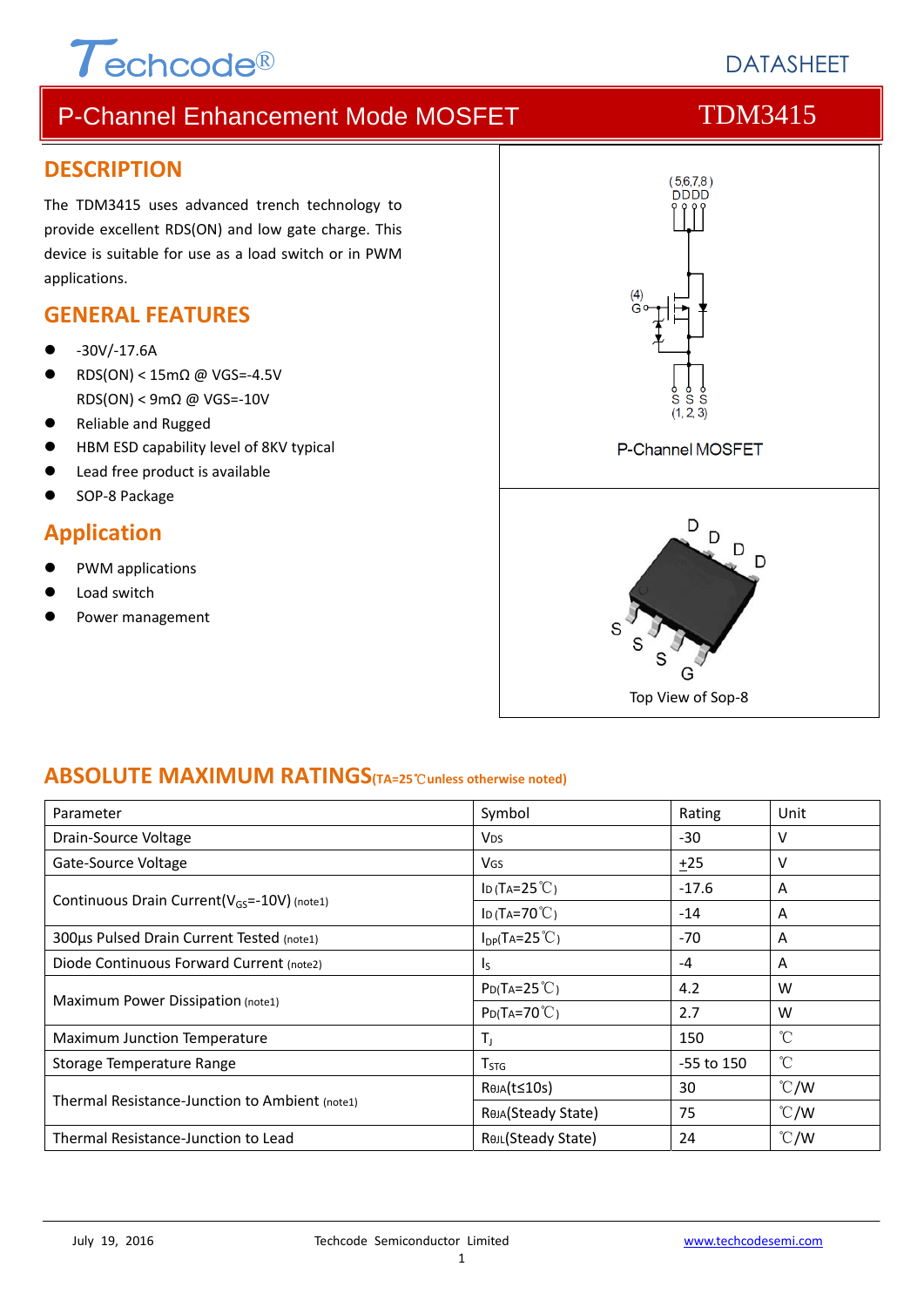

# P-Channel Enhancement Mode MOSFET TOM3415

## **ELECTRICAL CHARACTERISTICS (TA=25**℃**unless otherwise noted)**

| Parameter                                 | Symbol                   | <b>Test Conditions</b>                       | Min                      | Typ                 | Max                      | Unit         |  |  |
|-------------------------------------------|--------------------------|----------------------------------------------|--------------------------|---------------------|--------------------------|--------------|--|--|
| <b>STATIC CHARACTERISTICS</b>             |                          |                                              |                          |                     |                          |              |  |  |
| Drain-Source Breakdown Voltage            | <b>BV</b> <sub>DSS</sub> | VGS=0V, ID=-250µA<br>$-30$                   |                          | $\blacksquare$      | $\overline{a}$           | $\vee$       |  |  |
| Zero Gate Voltage Drain Current           | <b>IDSS</b>              | VDS=-24, VGS=0V                              | $\overline{a}$           | $\overline{a}$      | $-1$                     | $\mu$ A      |  |  |
| Gate-Body Leakage Current                 | <b>IGSS</b>              | VGS=±20V, VDS=0V                             |                          | $\bar{\phantom{a}}$ | ±10                      | $\mu$ A      |  |  |
| <b>ON CHARACTERISTICS (Note 3)</b>        |                          |                                              |                          |                     |                          |              |  |  |
| <b>Gate Threshold Voltage</b>             | VGS(th)                  | V <sub>DS</sub> =VGS, I <sub>D</sub> =-250µA | $-1.3$                   | $-1.8$              | $-2.3$                   | $\vee$       |  |  |
| Drain-Source On-State Resistance          |                          | VGS=-4.5V, IDS=-10A                          | $\sim$                   | 11                  | 15                       | $m\Omega$    |  |  |
|                                           | RDS(ON)                  | VGS=-10V, IDS=-17.6A                         | $\overline{a}$           | 7                   | 9                        | $m\Omega$    |  |  |
| <b>DYNAMIC CHARACTERISTICS (Note4)</b>    |                          |                                              |                          |                     |                          |              |  |  |
| Gate Resistance                           | $R_{\rm g}$              | $V_{GS}$ =0V, V <sub>DS</sub> =0V, F=1MHz    | $\blacksquare$           | 8                   | $\mathbb{L}$             | Ω            |  |  |
| Input Capacitance                         | Ciss                     | VDS=-15V, VGS=0V, F=1.0MHz                   | $\bar{\phantom{a}}$      | 2110                | $\frac{1}{2}$            | PF           |  |  |
| <b>Output Capacitance</b>                 | Coss                     |                                              | $\overline{a}$           | 425                 | $\blacksquare$           | PF           |  |  |
| Reverse Transfer Capacitance              | Crss                     |                                              | $\overline{a}$           | 330                 | $\overline{\phantom{a}}$ | PF           |  |  |
| <b>SWITCHING CHARACTERISTICS (Note 4)</b> |                          |                                              |                          |                     |                          |              |  |  |
| Turn-on Delay Time                        | $td($ on $)$             | VDD=-15V, RL=15Ω, VGEN=-10V,                 | $\overline{a}$           | 12                  | $\overline{a}$           | nS           |  |  |
| Turn-on Rise Time                         | tr                       | $RG = 6Q$ lps=-1A                            | $\blacksquare$           | 14                  | $\overline{a}$           | nS           |  |  |
| Turn-Off Delay Time                       | td(off)                  |                                              | $\overline{a}$           | 98                  | $\blacksquare$           | nS           |  |  |
| <b>Turn-Off Fall Time</b>                 | tf                       |                                              | L.                       | 60                  | $\overline{a}$           | nS           |  |  |
| <b>Total Gate Charge</b>                  | Q <sub>g</sub>           | VDS=-15V, IDS=-17.6A, VGS=-10V               | $\overline{\phantom{a}}$ | 45                  | $\overline{\phantom{a}}$ | nC           |  |  |
| Gate-Source Charge                        | Qgs                      |                                              | $\overline{a}$           | 5                   | $\overline{a}$           | nC           |  |  |
| Gate-Drain Charge                         | Qgd                      |                                              | $\overline{a}$           | 12.7                | $\overline{a}$           | nC           |  |  |
| Body Diode Reverse Recovery Time          | <b>Trr</b>               | $\text{los}$ =-17.6A, dl/dt=100A/ $\mu$ s    | $\overline{a}$           | 24                  | $\overline{a}$           | nS           |  |  |
| Body Diode Reverse Recovery Charge        | Qrr                      |                                              | $\sim$                   | 16                  | $\blacksquare$           | nC           |  |  |
| DRAIN-SOURCE DIODE CHARACTERISTICS        |                          |                                              |                          |                     |                          |              |  |  |
| Diode Forward Voltage (Note 3)            | <b>V<sub>SD</sub></b>    | VGS=0V, ISD=-1A                              |                          | $-0.7$              | $-1$                     | $\mathsf{V}$ |  |  |

NOTES:

1. Surface Mounted on  $1in^2$  pad area, t≤ 10sec. R<sub>0JA</sub> steady state t = 999s.

2. The power dissipation P<sub>D</sub> is based on T<sub>J(MAX)</sub> = 150<sup>o</sup>C, and it is useful for reducing junction-to-case thermal resistance (ReJC) when additional heat sink is used.

- 3 Pulse Test: Pulse Width  $\leq 300$ μs, Duty Cycle  $\leq 2\%$ .
- 4 Guaranteed by design, not subject to production testing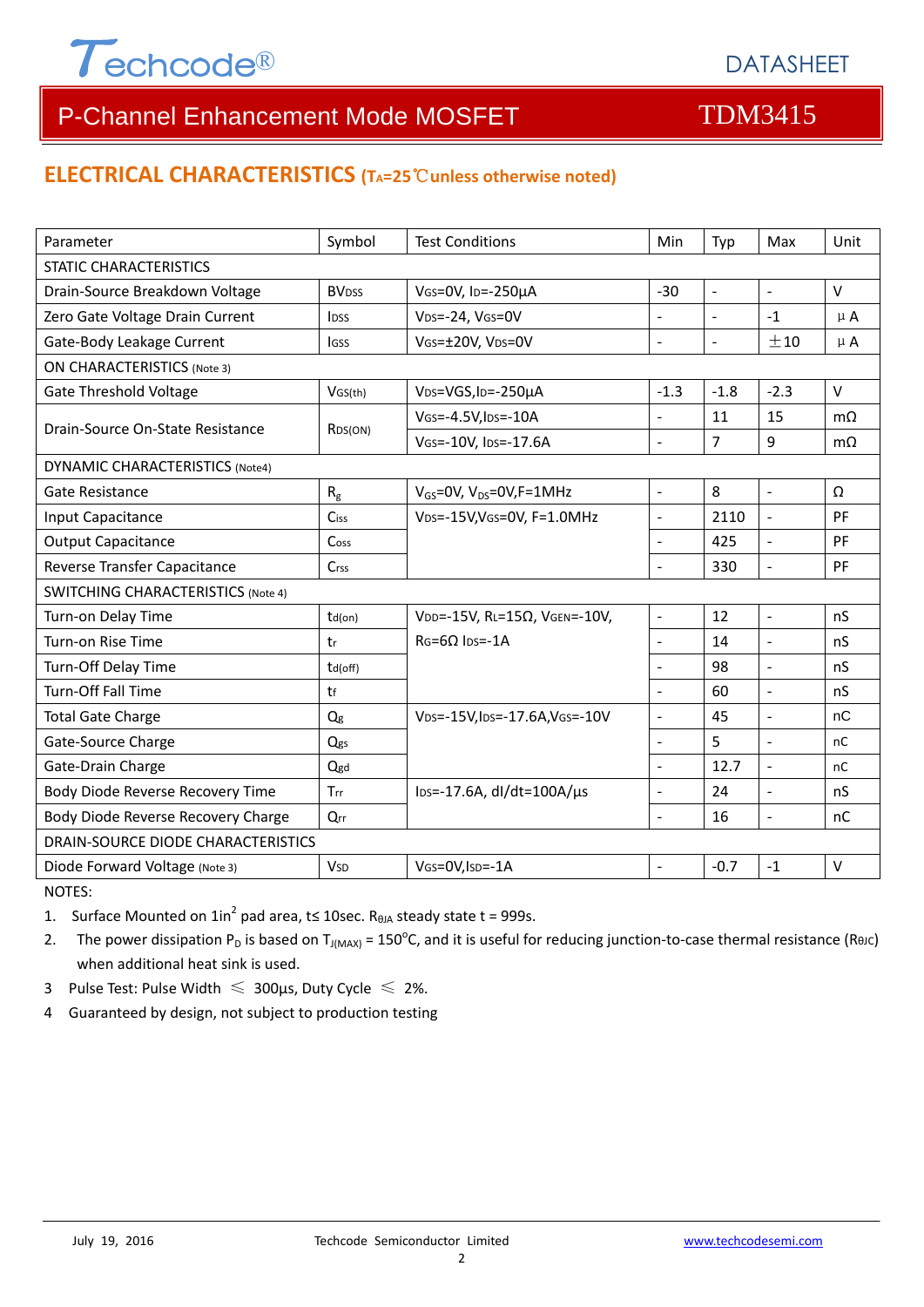

# P-Channel Enhancement Mode MOSFET TDM3415

**Drain Current** 

## **Typical Operating Characteristics**

**Power Dissipation** 





Normalized Transient Thermal Resistance  $0.01$ 

1E-3  $\Box$ <br>1E-4

Square Wave Pulse Duration (sec)

 $0.1$ 

**Single Pulse** 

 $1E-3$ 

 $0.01$ 

Mounted on 1in<sup>2</sup> pad  $R_{\text{eJA}}$ : 30 °C/W

 $10$ 

1

60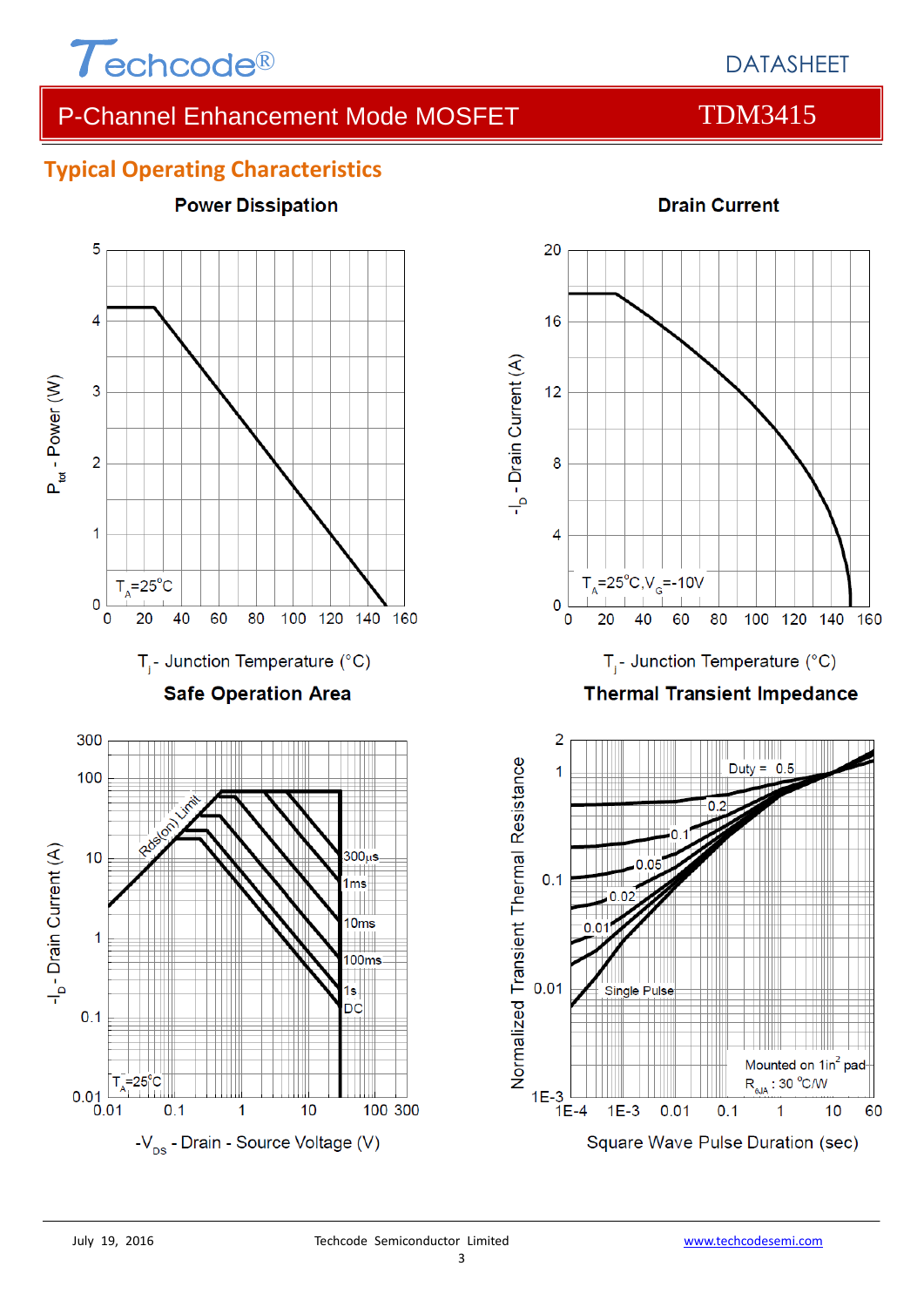

# DATASHEET

# P-Channel Enhancement Mode MOSFET TDM3415

## **Typical Operating Characteristics(Cont.)**

**Output Characteristics** 



-V<sub>ps</sub> - Drain-Source Voltage (V)

### **Gate-Source On Resistance**





### **Gate Threshold Voltage**



## **Drain-Source On Resistance**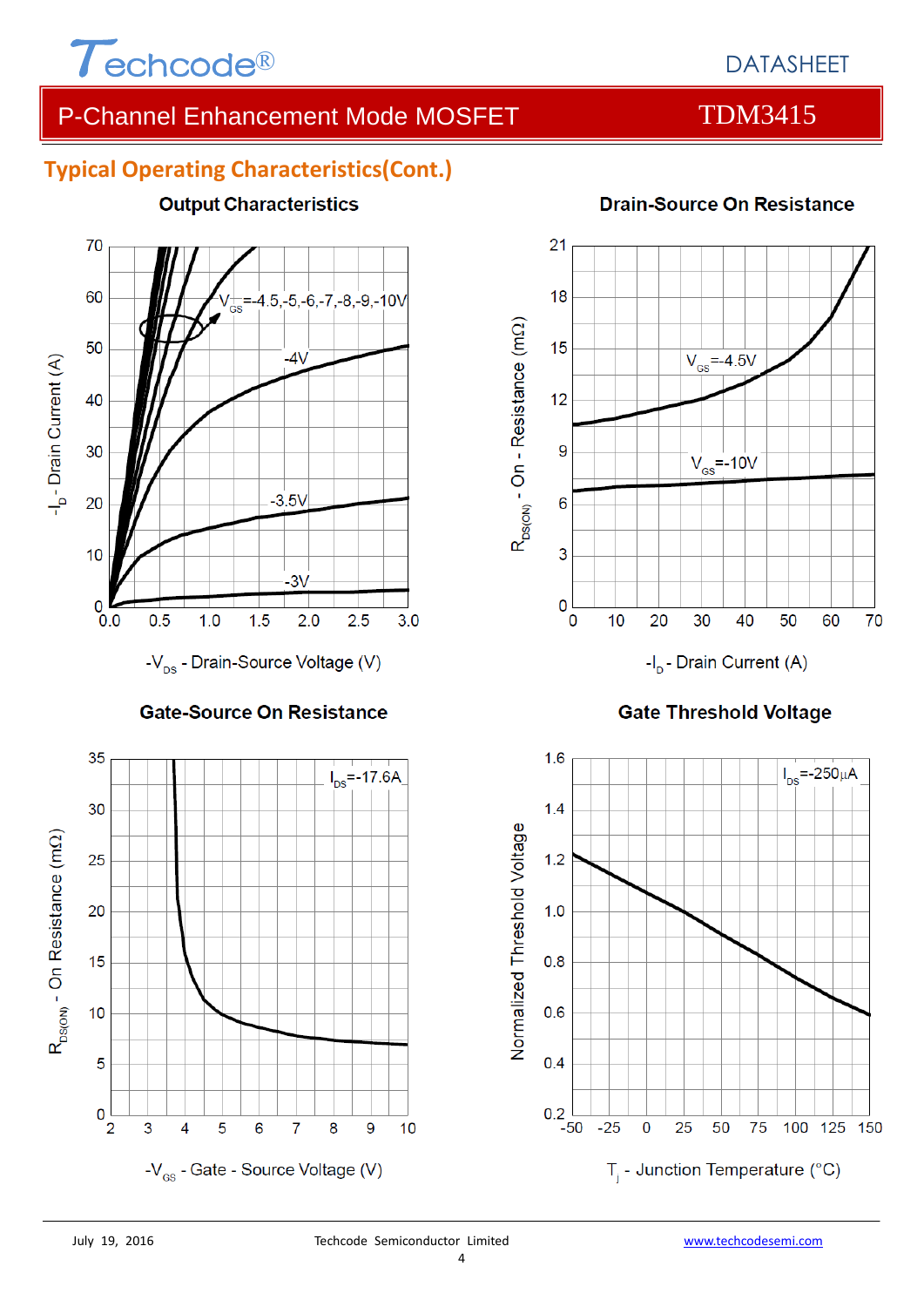

 $1.8$ 

# DATASHEET

# P-Channel Enhancement Mode MOSFET TDM3415

## **Typical Operating Characteristics (Cont.)**

**Drain-Source On Resistance** 

### $V_{\text{gs}}$  = -10V  $I_{DS} = -17.6A$  $1.6$ Normalized On Resistance  $1.4$  $1.2$  $1.0$  $0.8$  $0.6$  $R_{ON}$ @T<sub>j</sub>=25°C: 7mΩ  $0.4$  $-25$  $\mathbf 0$ 25 50 75 100 125 150 -50  $T_i$ - Junction Temperature (°C) Capacitance 3200 Frequency=1MHz 2800 2400 C - Capacitance (pF) **Ciss** 2000 1600 1200 800 Coss **Crss** 400  $\bf{0}$ 5 0  $10$ 15 20 25 30  $-V_{\text{ns}}$  - Drain - Source Voltage (V)

## **Source-Drain Diode Forward**

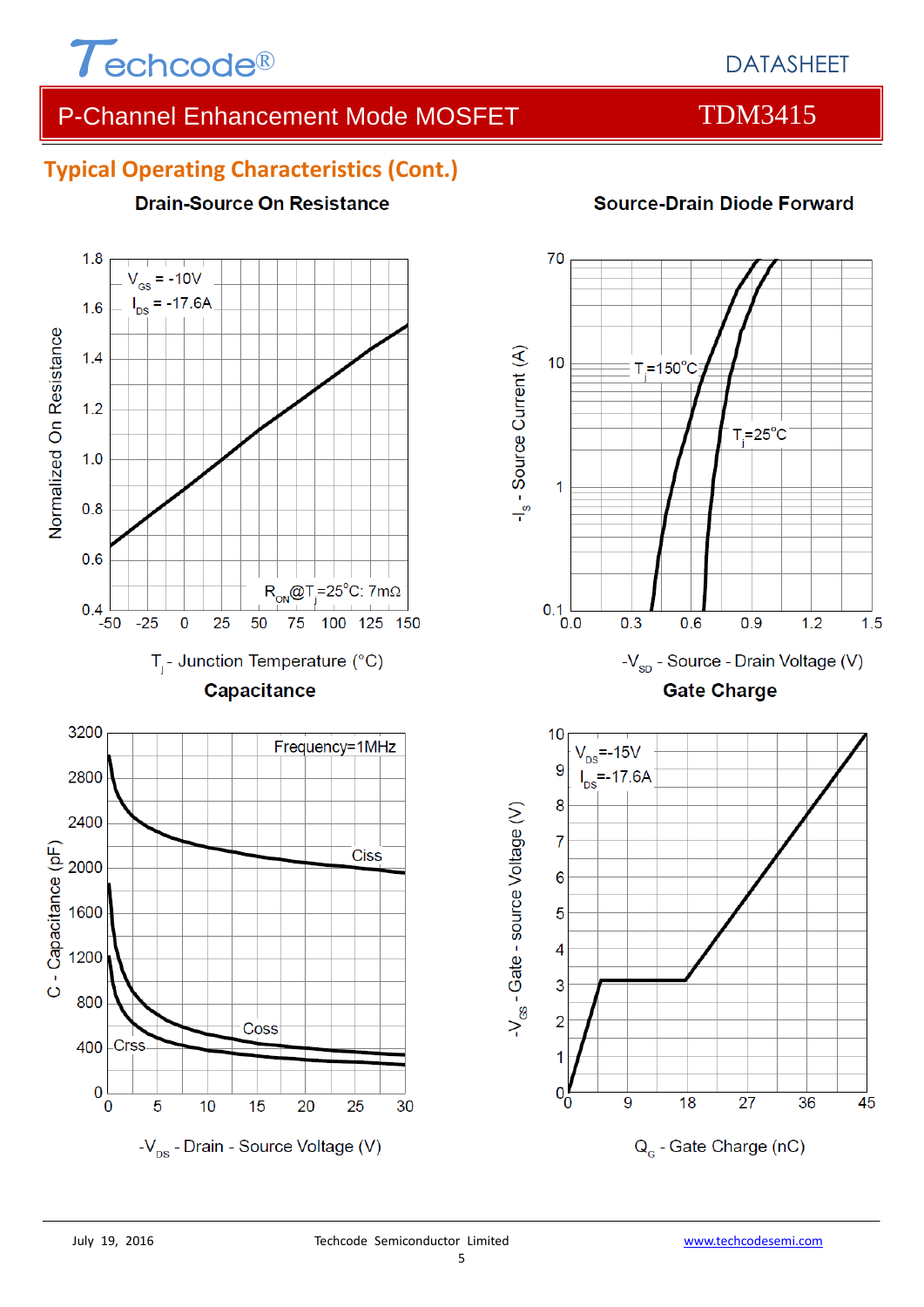

# P-Channel Enhancement Mode MOSFET TDM3415

# **Package Information**

SOP-8 Package



| Symbol | Dimensions In Millimeters |             | Dimensions In Inches |             |  |
|--------|---------------------------|-------------|----------------------|-------------|--|
|        | Min                       | Max         | Min                  | Max         |  |
|        | 1.350                     | 1.750       | 0.053                | 0.069       |  |
| A1     | 0.100                     | 0.250       | 0.004                | 0.010       |  |
| A2     | 1.350                     | 1.550       | 0.053                | 0.061       |  |
| b      | 0.330                     | 0.510       | 0.013                | 0.020       |  |
| C      | 0.170                     | 0.250       | 0.006                | 0.010       |  |
| D      | 4.700                     | 5.100       | 0.185                | 0.200       |  |
|        | 3.800                     | 4.000       | 0.150                | 0.157       |  |
| E1     | 5.800                     | 6.200       | 0.228                | 0.244       |  |
| e      | 1.270 (BSC)               |             | 0.050(BSC)           |             |  |
|        | 0.400                     | 1.270       | 0.016                | 0.050       |  |
| θ      | $0^{\circ}$               | $8^{\circ}$ | $0^{\circ}$          | $8^{\circ}$ |  |